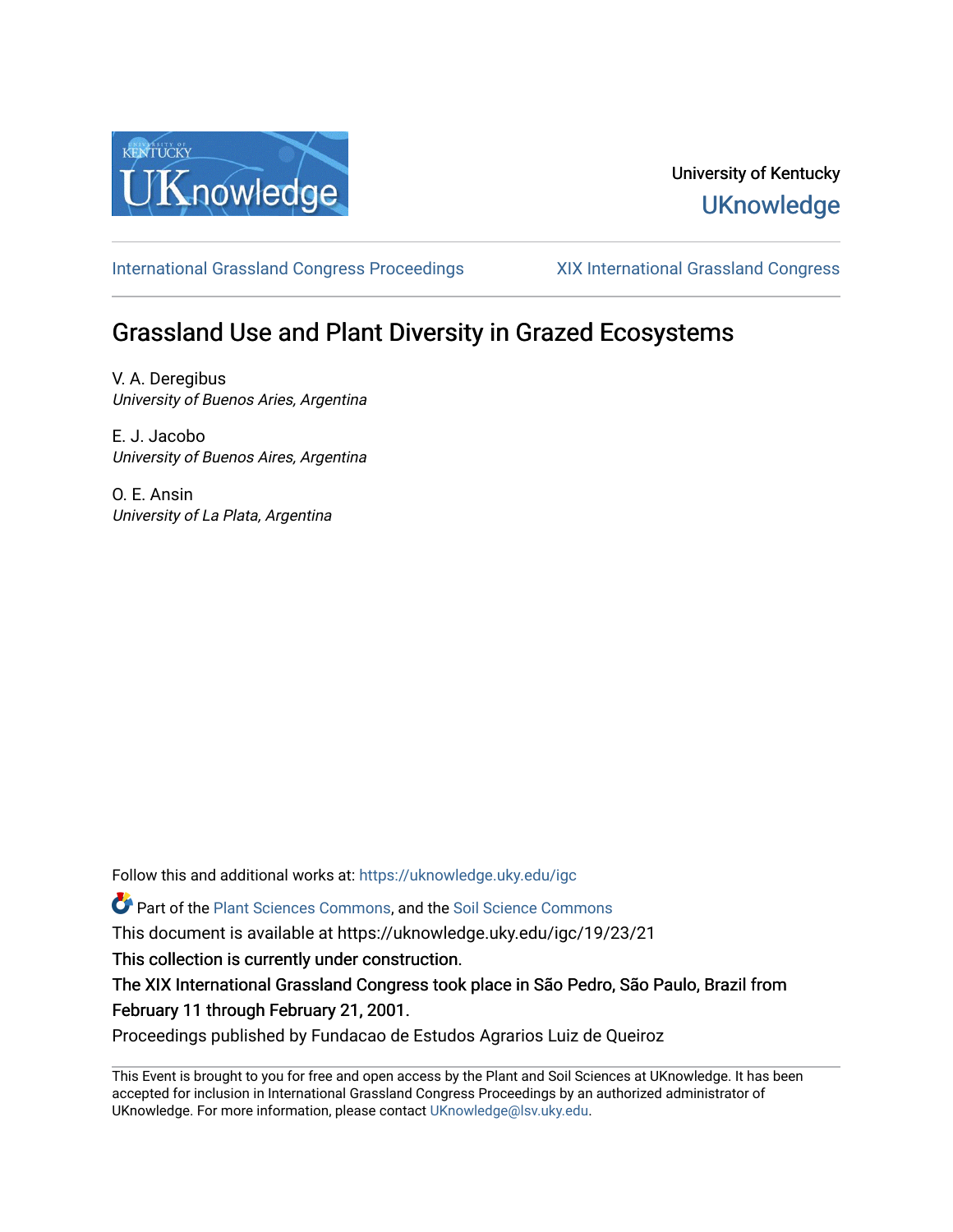#### **GRASSLAND USE AND PLANT DIVERSITY IN GRAZED ECOSYSTEMS**

V.A. Deregibus<sup>1</sup>, E. Jacobo<sup>1</sup> and O.E. Ansin<sup>2</sup> <sup>1</sup>Faculty of Agronomy, Univ. of Buenos Aires, Argentina <sup>2</sup> Faculty of Agricultural Sciences & Forestry, Univ. of La Plata, Argentina

#### **Introduction**

Earth biomes are being **deconstructed**, through unprecedented rates of species disappearance or invasion (McCann 2000). This, added to the threat of global environmental change and changes in values of a developed society, caused that biodiversity became a topic that has captured the attention of the public as well as the scientific community. Such concern on the importance of biodiversity is based in four basic reasons clearly described by West (1993): (i) morality, that aims for the protection of species; (ii) aesthetics, as people desire to see and appreciate the living parts of nature; (iii) economics and, (iv) the array of "services" provided by the natural ecosystems. It is vital to know how badly is affecting ecosystem function human alarming rate of destroying the original diversity.

#### **Plant Diversity**

The broadest concept of biological diversity is that of a variety of organisms, life and its processes (West 1993). Bio-diversity has also been considered as the total sum of all biotic variation from the level of genes to ecosystems (Purvis and Hector 2000). Some of the first ideas of how biodiversity could affect the way ecosystems function are attributable to Darwin and Wallace (1858), who believed that (i) exist a niche diversification of the cooccurring species and, (ii) greater community productivity will sprout from a more effective resource exploitation. However, the central assertion of a relationship between biodiversity and ecosystem function is that greater diversity is associated with higher ecosystem stability. Mac Arthur (1977) suggested that with increases of alternative pathways for energy flow in an ecosystem, less likely that pathway destruction or disruption would unsettle the system. It is peculiar to visualise that this way of thinking is similar to the ideas and objectives that gave life to Internet (!).

Although during decades the functional consequences of species-level biodiversity at the ecosystem level had been highly debated (Chapin *et al* 1992, Walker 1992), recent advances indicate that diversity can be expected to give rise to ecosystem stability (McCann 2000). The evidence also indicates that diversity is not the driver of this relationship; rather, ecosystem stability depends on the ability for communities to contain species or functional groups that are capable of differential response. Decreasing biodiversity will be accompanied by less but stronger interactions within ecosystems and, a concomitant decrease in ecosystem stability. Ecosystem stability does not necessarily extend to population level stability and, because species removal or addition can invoke major shifts in community structure and dynamics, if we wish to preserve an ecosystem and its component species, the best is to proceed as if each species is sacred (McCann 2000).

Most ecosystems exhibit species richness higher than that required for efficient biogeochemical and trophic functions (di Castri 1991). The existence of such great amount of relationship and some redundancy, is also expected to be related with ecosystem function (e.g. productivity) as assures a better resource exploitation. However, rank abundance diagrams demonstrate how asymmetry in the abundance of species is a common feature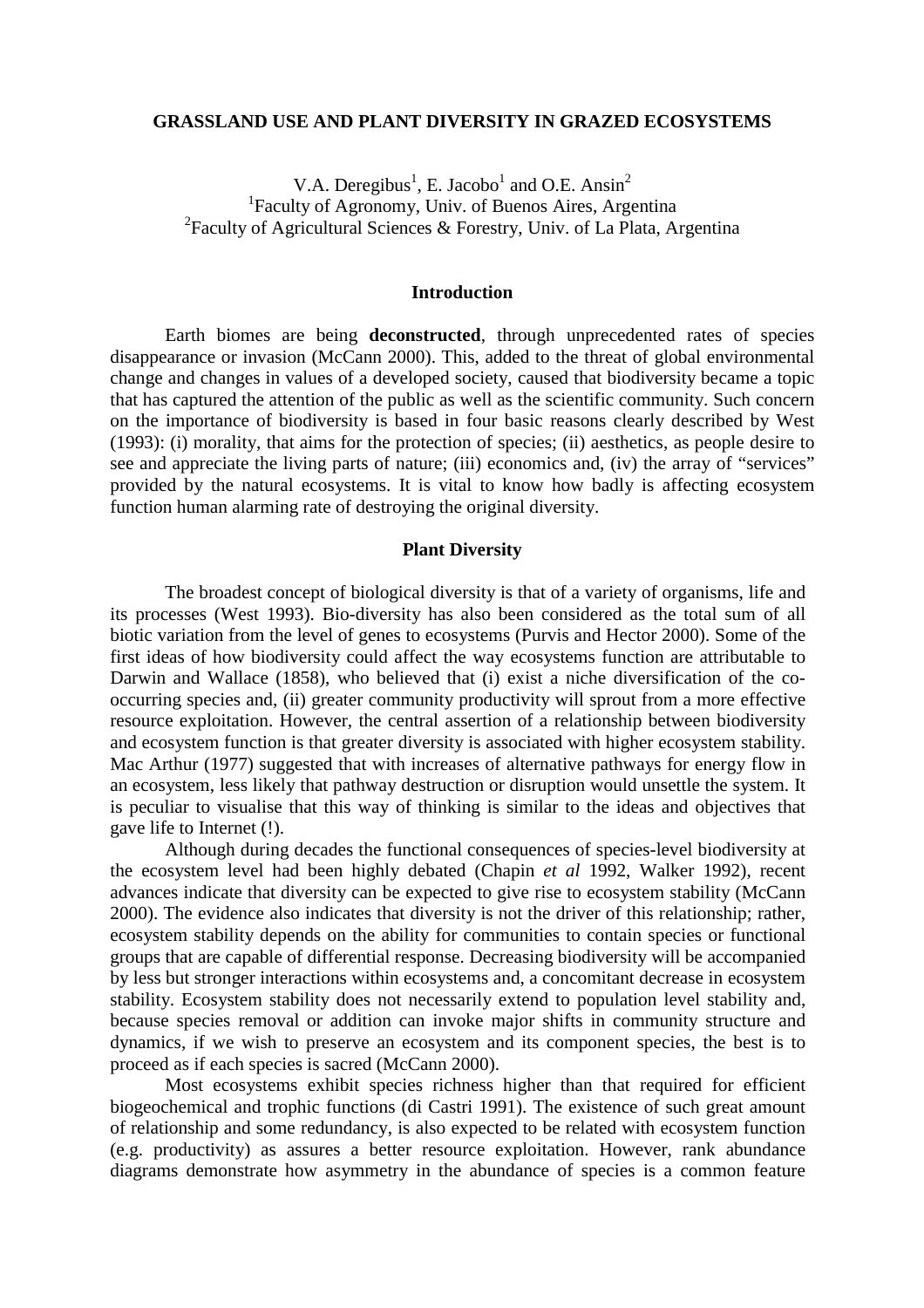across many ecosystems (Whittaker 1965), accounting a small number of abundant species for a large fraction of ecosystem function (Golluscio and Sala 1993). Many other communications express there is no direct association between diversity and productivity. Such evidence is dramatically synthesised by Schwartz *et al.* (2000) expression that "solid evidence in support of a linear dependence of ecosystem function on diversity such that even rare species contribute to function is practically non-existent".

### **Grazed ecosystems**

Grazinglands are dynamic ecosystems, highly adapted to several types of disturbance events and, because of this, with a high need of such perturbations. Being disturbance such an intrinsic property of grassland ecosystem, it could be argued that the true disturbance is a lack of disturbance. Because of this, disturbance events added to environmental fluctuations intrinsic to the grassland climate and the co-existing biota are fundamental and have disparate effects to grassland biodiversity, generating the existing spatial or temporal variability (Sala *et al.*. 1996). Disturbance will release directly or indirectly, the limiting influences of species interactions (such as competition) required for species coexistence (McCann 2000).

Drought, fire and grazing by large ungulate herbivores are the three disturbing factors of grassland environment that distinguish them from other ecosystem types (Milchunas 1988). All three provide selection pressures for high turnover of aboveground plant organs, location of perennating organs near the soil surface, and a large fraction of biomass and activity belowground. Drought is a more frequent influence on dry grasslands than it is on those of humid regions while, conversely, fire is a more frequent force in shaping grasslands in humid regions that it is in dry regions (Sala *et al.*. 1996). Moderate intensities and periodicities of grazing and trampling usually increase plant diversity at a community level by decreasing the ability of dominants to competitively exclude other species (Quinn and Robinson 1987) and by creating physical gaps and freeing resources such as light, moisture and nutrients (Archer and Smeins 1991). Naveh and Whittaker (1979) communication add to many others that reported greater plant diversity on moderately grazed areas rather than either ungrazed or heavily grazed areas. This situation feeds back as more diverse vegetation resist grazing due to avoidance (lack of consumption) of a greater portion of the species pool Mc Naughton (1993).

Livestock grazing of any kind may affect grazed ecosystems by varying the abundance of keystone or critical link species that are valuable for maintenance of essential ecosystem states and functions. Keystone species may be regarded as a functional group with no redundant representation, that will excerpt a disproportional control within an ecosystem because they may cause massive changes in the community structure and ecosystem function when removed (Schulze and Mooney 1993). In a similar way, we may acquire the concept of functional groups as a basis for organising our thoughts about biotic diversity implies that species within a functional group are equivalent or "redundant" in their impact on ecosystem processes (Lawton and Brown 1993). These critical species should be identified and its vital role on the ecosystem function understood (Westman 1990) to recognise, impede and ameliorate its presence whenever possible.

The above concepts stress that is not the species number, but the quality of species in the concert of the functioning of the whole community which makes the species important. It will be useful to find the means of describing the range of genetic information present, as new species added to a community adds to diversity by the extent to which it adds new genetic information (Schulze and Mooney 1993). Similarly, as there is not universal classification of functional groups and as any grouping of species will depend on the objectives, it would be helpful to have a coherent picture of their detailed functional roles in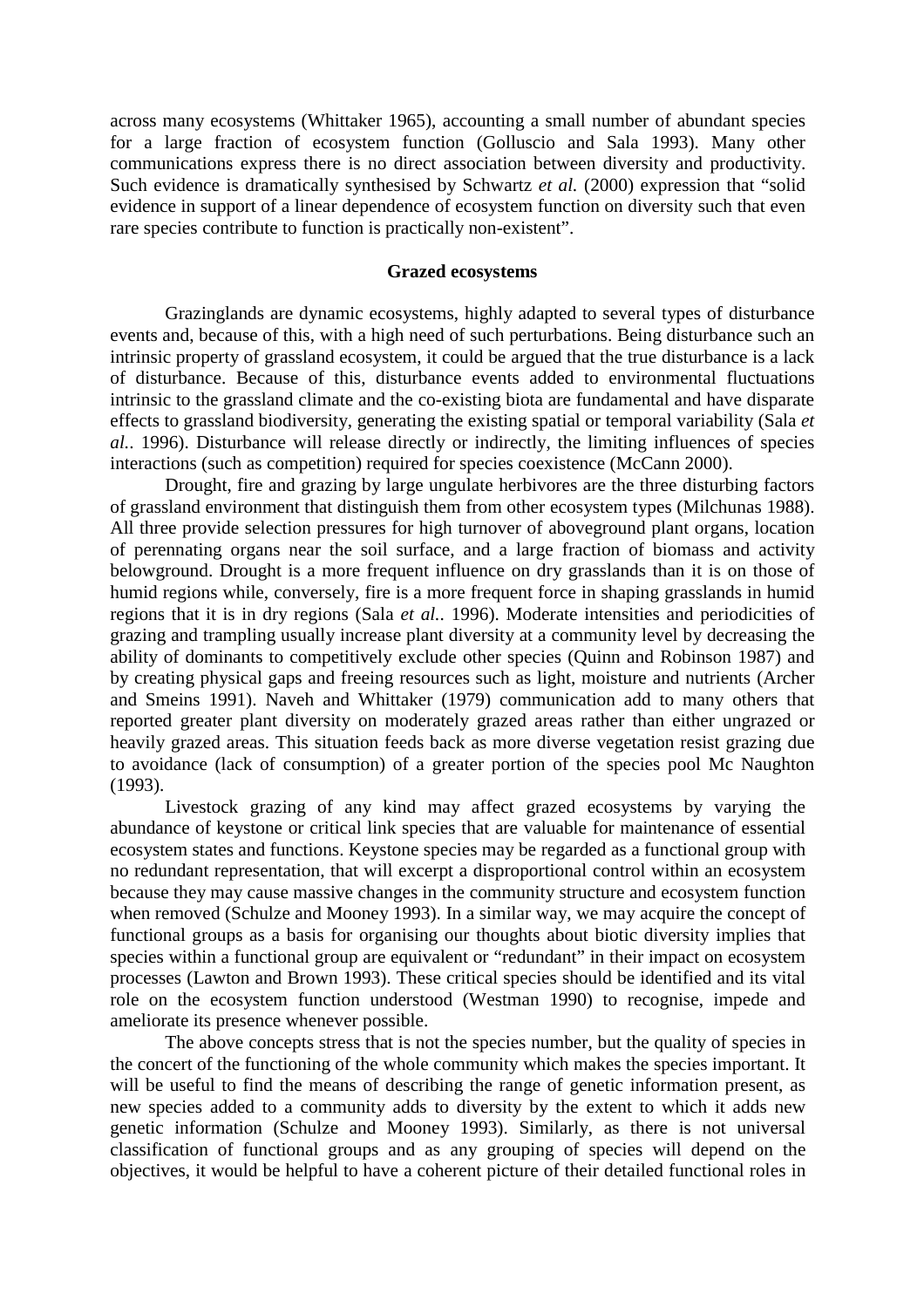ecosystems. Organisms should be classified according to their functional role in a given ecosystem process, as occurs with microbes, and not according to their morphology and anatomy as indicators of their phylogeny, as higher organisms have been classified (Schulze and Mooney 1993).

Following the above criteria, is possible to evaluate variations in grasslands condition in an utilitarian way, describing the presence and vigour of certain key species or plant functional groups, as well as soil cover and signs of erosion. As a linear relationship is assumed between primary and secondary productivity and the presence and vigour of given functional groups, grassland managers procure to orient disturbance events in order to increase desirable functional groups or keystone species for upgrading grazed ecosystem functioning. Any management action or inaction involves a trade-off between species that benefit and those that do not.

#### **Grassland Use**

Herbivory affect grazing ecosystems ecological processes such as succession, carbon flow, nutrient dynamics and water infiltration. This effect may be negative or positive depending on moment, intensity and frequency that perturbations occur. Sound grassland management aims to orient those processes and stimulate its dynamics intervening in determining the moment, periodicity and intensity of the grazing disturbance. In this way have experimented scientists and producers, with some good and many bad results.

After evaluating 25 long term grazing management studies Holechek *et al.* (1999) concluded that stocking rate is the major determinant of grassland condition, evaluated through functional groups presence and vigour and some ecological processes symptomatology. These authors also reported that heavy stocking consistently causes a downward trend in ecological condition, while light stocking rate caused an upward trend and moderate stocking showed inconclusive results. Many other authors (Houston and Woodward 1966, Launchbaugh 1967, Smith 1967, Smoliak 1974, Martin and Cable 1974, Skovlin *et al.* 1976) have communicated that, invariably, the most productive and palatable forage species showed a decline in cover under heavy stocking. The longer the time the study involved, the more divergence there was between heavy and light stocking in terms of vegetation composition.

Unlike stocking rate studies, research comparing grazing systems has shown much inconsistency regarding influences on rangeland vegetation. Generally, rotation grazing has been more beneficial to desirable humid types forage species, when given a convenient opportunity for recovery after defoliation. But, this varied with the environment and the presence of species that do benefit. Rotation grazing systems have generally been inferior to continuous grazing in desert areas from both vegetation and livestock standpoints (Hughes 1982, Martin and Severson 1988, Beck and Mc Neely 1993). None of the studies from the semi-arid grasslands have shown that rotation grazing systems to have any definite advantage over continuous or season-long grazing in terms of forage production or vegetation composition (Klipple and Costello 1960, Houston and Woodward 1966, Smoliak 1960 and 1974, Burzlaff and Harris 1969, Skorlin *et al.* 1976, Sims *et al.* 1976, Willms et al. 1986, Hart *et al.* 1988 and Manley *et al.* 1997). Rotation grazing in humid grasslands has, in some cases, given improved vegetation productivity over continuous or season long grazing (Herbel and Anderson 1959, Drawe 1988, Heitschmidt *et al.* 1990, Taylor *et al.* 1993).

Various studies comparing the effects of continuous and rotation grazing systems on rangeland vegetation were reviewed by van Poollen and Lacey (1979). They found that forage production was, on average, about 13% higher under rotation schemes, although a greater increase (35%) occurred when heavy stocking was reduced to a moderate rate.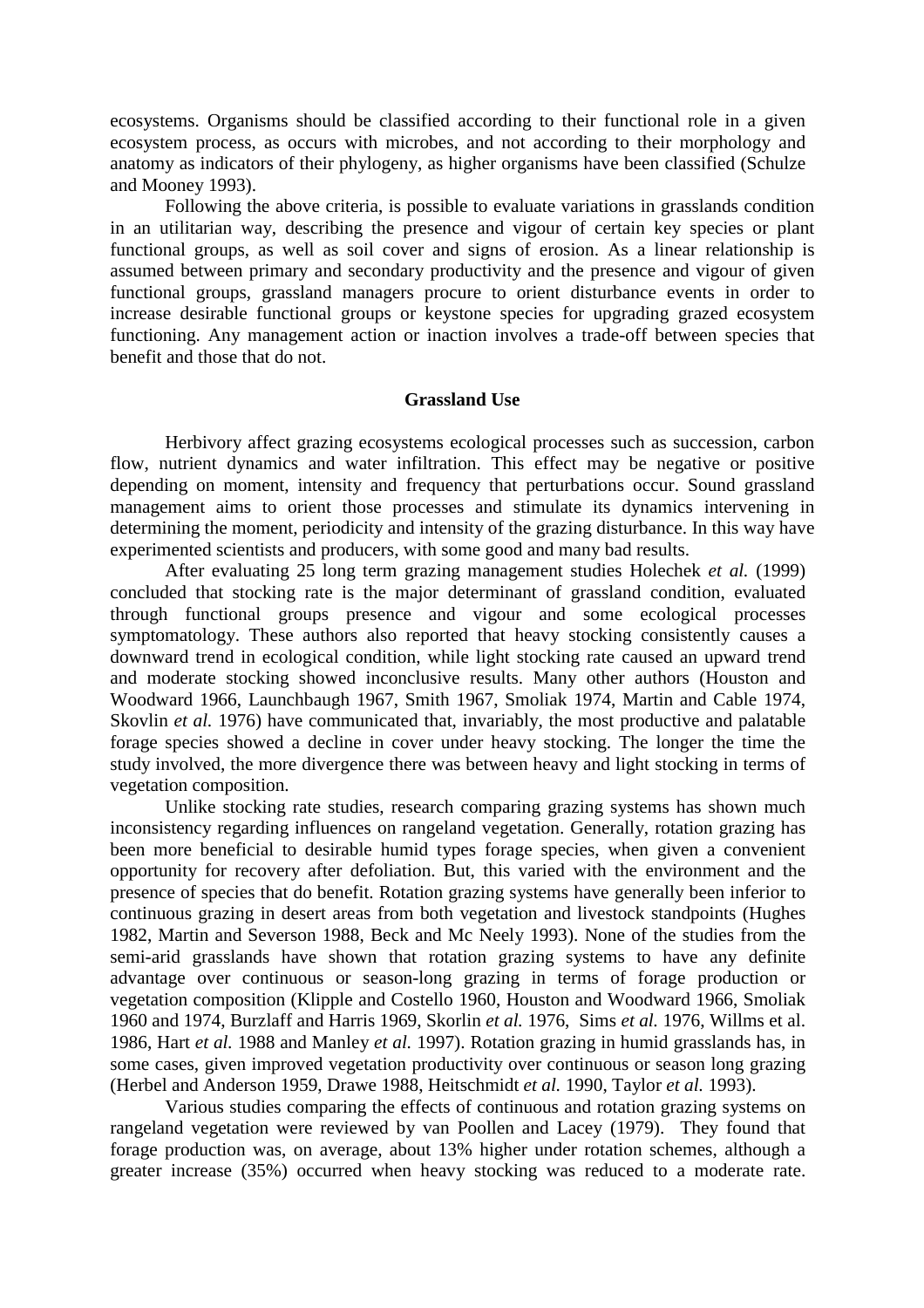Generally, those experiments made in the more humid prairie ecosystems show that rotation systems are most advantageous in terms of improving vegetation composition and forage.

#### **Humid Grasslands and the Flooding Pampas**

Species persistence within plant communities in humid regions depends as much, or perhaps more, on its ability compete for aboveground resources (light) than for belowground resources (water and nitrogen). In this way tall dominant species overtop and outcompete smaller ones when the areas remain undisturbed, with a consequent reduction of green tissue, plant density (Sala 1988), and dead material is accumulated. When disturbance reduces the height and open the canopy, the selection pressures are antagonistic to the ones analysed before. For that reason, in humid grasslands occurs a shifting competition that alternatively selects for tall plant types and for short ones. The intensity and frequency of this natural perturbation may determine the proportion of different functional groups that co-exist in these plant communities. Fire will occur at different temporal scale than alternate grazing by wildlife or managed herbivores, and the latter from domestic continuous grazing.

High primary productivity, generally associated with grasses of great stature, may be greatly reduced as shorter, more grazing tolerant grasses (Sala *et al.* 1996) replaced the tall species. The effects of grazing on plant community-level diversity depend on grazing intensity, evolutionary history of the site, and climatic regimes (Milchunas *et al.* 1988) In semiarid grasslands with a strong evolutionary history of grazing, herbivore appears to have a relatively small effect on community composition. In contrast, grasslands with a shorter evolutionary history of large mammal grazing (e.g. Pampa), that evolved under light grazing conditions and under mesic conditions are more vulnerable to species invasions.

The Flooding Pampa located in the province of Buenos Aires (Argentina) is an extensive plane plain. The region has a temperate and sub-humid climate (mean temperatures are 8.5 ºC in winter and 21.5 ºC in summer and the annual rainfall ranges from 850 to 1,050 mm). They are common the periods of excesses of water, followed by those of water deficit. The soils remain water saturated in winter. In years with excessive rains, the soils are flooded from July to November (spring). In summer, severe droughts are caused by the high evapotranspiration that produces when the rainfall is low. Because of the flat relief and the occurrence of a high water table, soils belong to the halohydromorphic complex and associations (INTA 1977).

In the Flooding Pampa, the influence of grazing and flooding perturbations upon community diversity was distinctly perceived according to the spatial scales and levels of the species hierarchy defined by Chaneton and Facelli (1991). High plant species richness was the salient feature of the grassland under continuous grazing, having the grazed community a lower stand diversity and a higher patch diversity than the ungrazed one. This suggest that large herbivores may drastically alter dominance hierarchies by selectively feeding upon grasses that concentrate dominance in ungrazed conditions (Facelli 1988, Sala 1988, Facelli *et al.* 1989), relaxing its competitive strength.

Grazing allow the invasion and subsequent dominance of low-growing subordinate and exotic dicotiledon and grasses (Sala *et al.* 1986, Facelli *et al.* 1989, Oesterheld and Sala 1990), and thus increasing plant species diversity when compared with areas that have been excluded to grazing by large domestic herbivores. The grazed grassland had a higher number and cover of native and exotic forbs, but comparable numbers and cover of both cool and warm grasses (Rusch and Oesterheld 1997). This addition of exotic species has been accompanied by a decline in ANPP, indicating that ecosystem function can vary substantially regardless of the number of species present. This suggests that the displacement to subordinate positions seems to have had a major impact on the grassland's production.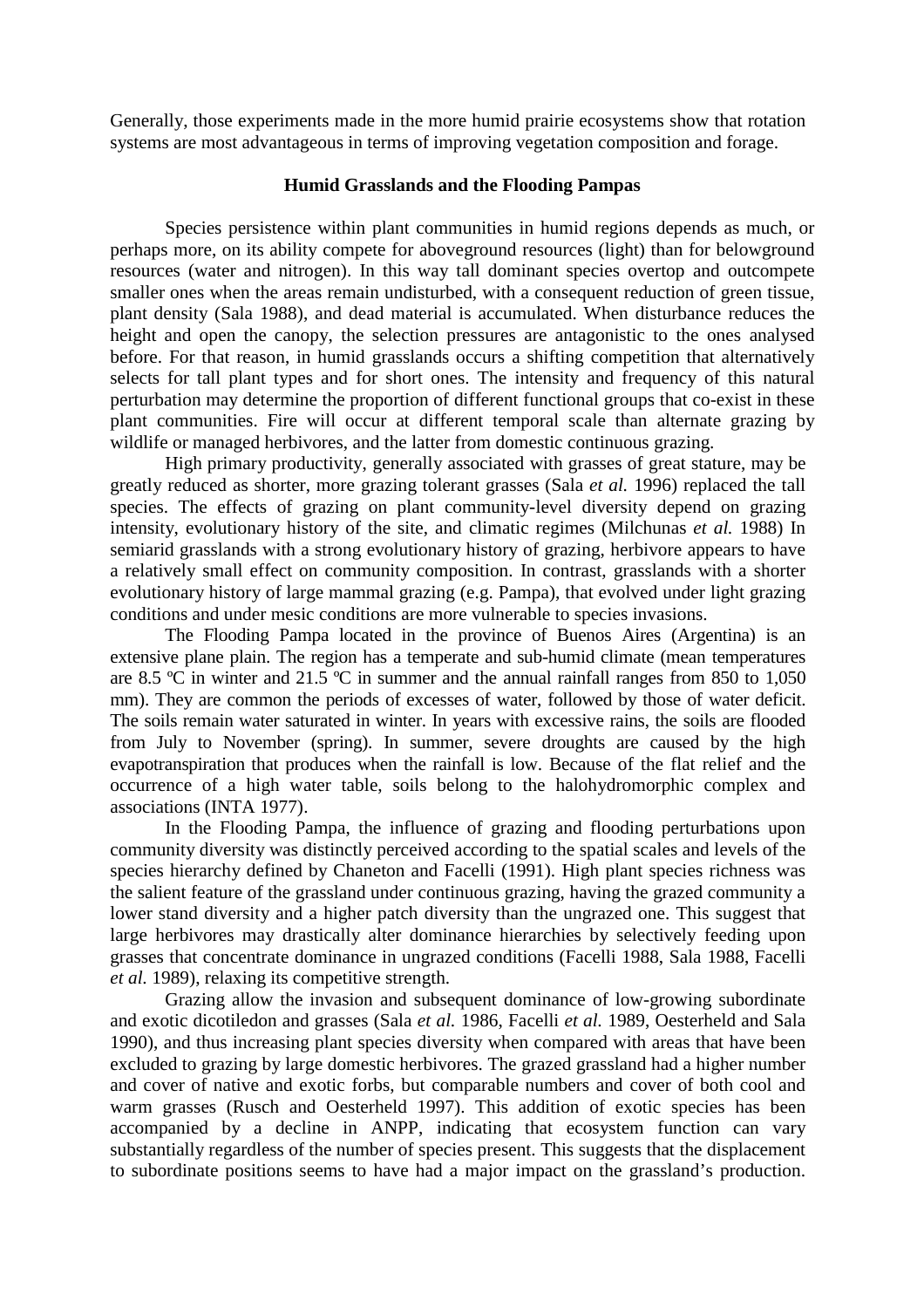The identity of dominant species, rather than the number per se, can have a significant influence on ecosystem function processes.

## **Grassland Use Experiments in Humid Flooding Pampa**

We considered that observed reductions in primary production and other malfunctions caused by continuous overgrazing of these grasslands were basically caused by (i) weakening and disappearance of certain desirable functional groups caused by overgrazing and, (ii) reduced water infiltration in increasingly nude soils.

Assuming that is possible to revert such situation through management practices that allow periodic rests in order to benefit some functional groups and improve ecosystems function we designed grazing experiments in different locations of the Flooding Pampa. Experimental layouts were made in cow-calf commercial farms located in four different areas of the Flooding Pampa region. In each farm we oriented the grazing management of around 1,000 ha of native grasslands, where grass grew yearlong because of its mild weather (Deregibus 2000).

A group of studies were conducted in midland and lowland communities (B and C "sensu" León, 1975), which occurs on shallow and infertile soils whose surface pH varies between 6 and 7 (Berasategui and Barberis, 1982). Species of C<sub>4</sub> genus (*Paspalum*, *Bothriochloa, Sporobolus, Panicum, and C<sub>3</sub> <i>Stipa, Briza, Piptochaetium and Danthonia*) dominate midland community. Lowland community is dominated by palustric  $C_4$  species *Paspalidium paludivagum* (Hitchc. et Chase) Parodi and the C<sub>3</sub> grasses *Leersia hexandra* (Sw.), *Chaetotropis elongata* (H.B.K.) Björkm. and *Lolium multiflorum* Lam. Grasslands of all farms had been continuously stocked for more than 25 years with 420 kg live-weight cows (Angus and Hereford breeds) and their calves, that were weaned and sold during April at six months of age with an average live-weight of 170 kg. The annual stocking rate average  $0.6-0.7$  breeding cows(.) ha<sup>-1</sup>.

The alternative grazing methodology applied over the last decade, consists of the following procedures:

1) Concentration of animals in large herds, which are moved through paddocks, designed to separate and subdivide areas of homogeneous vegetation. Because a large proportion of the grazing area is rested, grazed plants are allowed an opportunity to regain its vigour.

2) Autumn and winter non-selective grazing with dry cows of slow growing or dormant summer vegetation  $(C_4$  grasses) during. Such intense and slow grazing movement through the paddocks, performed when plant growth and animal nutritive requirements are low, tends to stimulate establishment, tillering and growth of perennial or annual cool-season  $(C_3)$ grasses.

3) Spring and summer selective grazing by lactating cows and their calves. This lenient and fast grazing, ensures maximum animal intake and fulfilment of its high nutrient requirement, as well as high plant growth and abundant flowering.

The effect of varying the grazing methodology on each plant community was evaluated through (i) the variation in plant cover as a consequence of the imposed grazing situation and (ii) the variation in species diversity (H). Both communities (midlands and lowlands) were sampled in four paddocks per farm during summer (December) and winter (July) during three consecutive years, registering basal cover of each species along a 10 m transect. Comparisons were made with the same plant communities that grew in neighbouring farms, grazed at similarly high stocking rates (annual average 0.9-0.95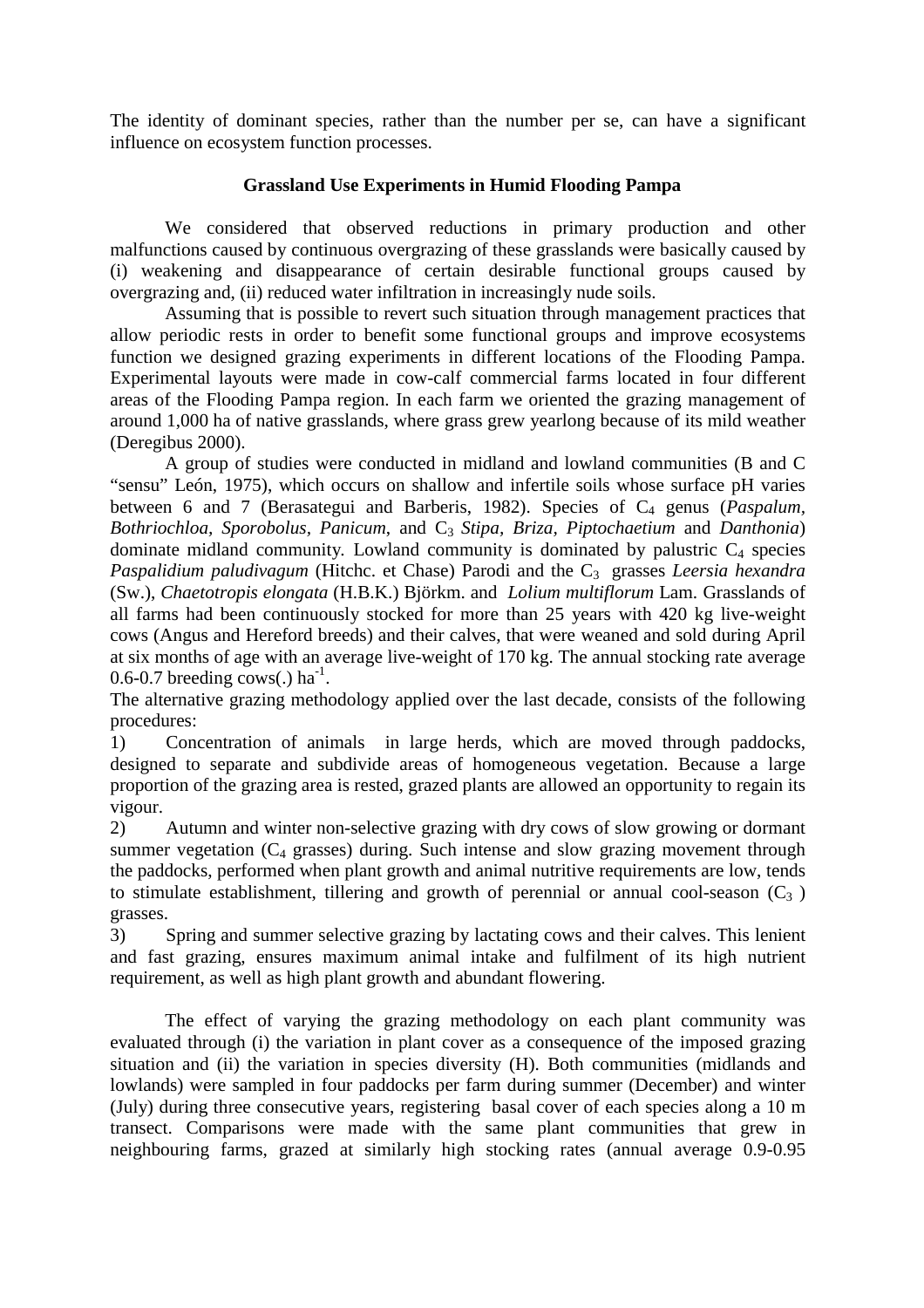breeding cows ha<sup>-1)</sup>. Species diversity was calculated by Shannon-Weiner index (Goldsmith *et al.*, 1986):

$$
H = -\sum_{i=1}^{S} (p_i) (log_2 p_i)
$$

where  $H =$ index of species diversity derived from the information statistics,  $S =$  number of species and  $p_i$  = proportion of total sample belonging to the  $i^{\text{th}}$  species. With the same data was estimated the proportion of soil covered by litter or plants and some functional groups density.

As may be observed in Table 1(ver observaciones en la tabla), plant species diversity suffered no variation as consequence of a decade of implementation of a different grazing methodology in any of the two communities that were monitored. What was caused by the improved way of using these grasslands is the variation in several structural indices and the presence of certain functional groups. The following beneficial effect of rotational stocking have been observed (Table 2) (see Deregibus *et al.* 1995): (i) a reduction of bare soil and an increase of litter cover, (ii) the density and productivity of cool-season grasses was increased, (iii) a reduction of warm-season creeping grasses and planophile weeds, (iv) an increase in the density of palustric warm-season grasses in lowlands and (v) an increment of 50 % in the average stocking rate. In a similar experiment where primary productivity was evaluated, cool season species doubled and no variation the overall production of biomass (Jacobo *et al.* 2000).

Aiming to understand the effects of varying the grazing methodology in a more rigorous environment, a second grazing study in the halomorphic lowlands of the Flooding Pampa (I community "sensu" León et al. 1979) that, because of its soil lack of structure, shows very low infiltration rates (Alconada *et al.* 1993) and plants are water stressed as in a semiarid environment. This study was carried out in the Northern area of region (57º 30' W, 35º 30' S), located near Veronica town. The soil that occupies the biggest extension in the studied area is the typical Natracualf that is located in the low areas of the landscape, presenting an intricate distribution pattern with typical Natracuol. The native grassland is characterised by an intricate mosaic of communities, being located in the low areas the stands of the halomorphic communities, dominated by *Distichlis spicata* (L.), *D. scoparia*, *Sporobolus pyramidatus* (Lam.) and *S. indicus* (L.). These stands, they are inserted with others where prevail species like *Stipa papposa* (Nees.)*, S. charruana* (Nees.), *Stenotaphrum secundatum* (Walt.), *Dantonia montevidenses* (Hack. et Arech.) and *Eryngium ebracteatum* (Lam.), while approaching to the water course we find the stands dominated by *Ludwigia peploides* (H.B.K.), *Alternanthera philoxeroides* (Mart.) and *L. hexandra*.

We assumed it was possible to halt deterioration and encourage a successional process to take place through some structural and functional modifications and that species establishment will increase plant cover and favour water infiltration if we varied the grazing method. With few modifications of the disturbance events and rest periods a similar alternate grazing method to previous experiments was implemented. The objectives of this second study were similar to those described above plus soil water status measurement when covered or not by plants.

In a temperate and humid grasslands where controlled grazing was implemented, a paddock vastly covered with halomorphic communities was reduced in its stock (0.54  $\text{cow.ha}^{-1}$ . year<sup>-1</sup>) and compared with an area continuously grazed at the current stock (0.98)  $cow.ha^{-1}$  year<sup>-1</sup>) and with another area excluded to grazing of large herbivores. The numbers species and plant cover was measured for each treatment at every climatic season during six consecutive years, along four randomly placed 10 m interception lines. Species diversity (H) was calculated using the Shannon-Weaver index as explained above. Soil water potential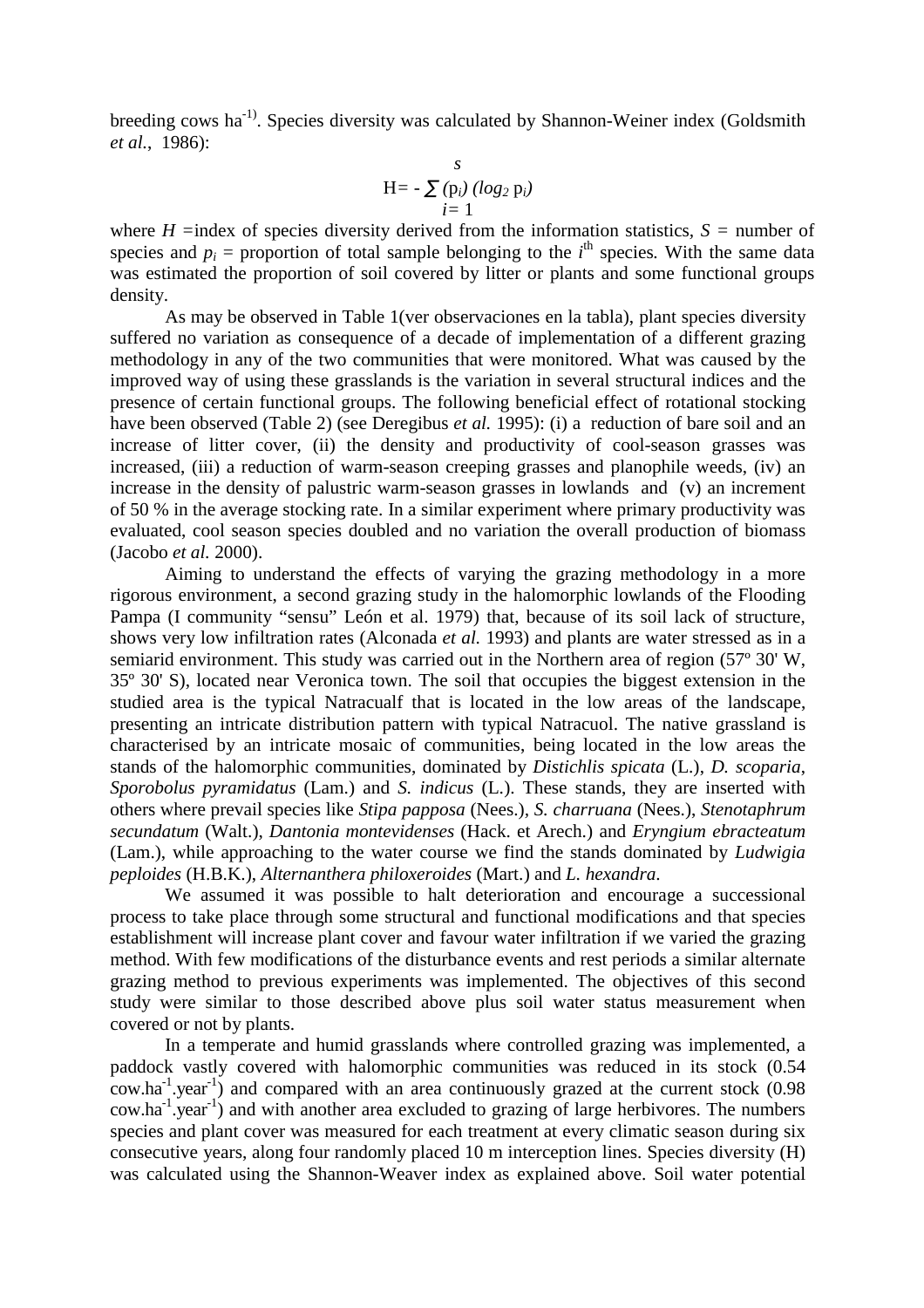was determined using psychrometers and microvoltimeter. Psychrometers were placed randomly at 5 cm under three *S. indicus* plants and in three bare soil positions between plants for each experimental plot.

Plant cover of ungrazed or continuous grazed, were not significantly different to the original value after six years experiment, while a significant difference was measure on the controlled grazed site (Table 3). No change was observed in botanical composition (H and species #) for the continuously grazed treatment, while important changes occurred as a consequence have ungrazed and controlled grazed. The significant reduction in plant species diversity in the ungrazed area was caused by the dominance of salt grass (*Distichlis spp*). On the other hand, in controlled grazed site, biodiversity significantly increased after the third year with important establishment of foraging species (*L. multiflorum, Botriochloa laguroides* D.C.*, B. sacharoides* Sw. and *S. indicus).*

During the critical summer time the soil water potential under the plant was higher than that under bare soil being higher the stress in the continuously grazed environment (Table 3). This leads us to conclude that the reduction of the plant cover caused by continuous cattle grazing increases soil water and salinity stress, as infiltration rate of the bare typical Natracualf soil is affected. Controlled grazing encouraged a successional process that did no occur in the areas that were excluded to grazing. Water status decreased steadily as basal plant cover decreased.

These experiments are very illustrative of the possibilities of managing some of temperate and humid grasslands of the Flooding Pampa in an alternative and improved way. Knowing what is required for an ideal functioning of the grazing ecosystem is possible to design an harmonic combination of actions (disturbing events, rest periods, etc.) that aims to improve primary and secondary productivity without affecting, or even improving, its condition. Sound-grazing management consists in assigning correctly a stock rate and distribute it seasonally throughout the grazing area. Forage plant growth and invigourment is achieved through periodic rest periods while vegetative multiplication and seedling establishment is stimulated through time controlled disturbance events of variable intensity. Such management procedures also allows purposely shifting the structural characteristics of the sward and orient plant succession for enrichment with desired forage plants and increase in plant density. Through time controlled grazing pasture condition was improved in our experiments but showed no consistency with plant diversity values. No variation in plant diversity was observed in two of the plant communities while, in the halomorphic one, an increase in plant diversity was observed when compared with the continuous grazing or with an area excluded to large herbivores grazing.

#### **Conclusions**

The key to understand the effect of good grassland use sprouts when analysing variations in species composition rather than using plant diversity indexes. As has been shown, good forage grasses thrived into the grasslands replacing native and exotic forbs in the first experiment reported, or colonising in-between the dominant species ramnets in the more rigorous halomorphic environment. This agrees with Sala *et al.*. (1996) assertion that the effect of disturbances on ecosystem function is not related to the number of species, but to which species are added or deleted. Because of this, the effect of species diversity on production should be assessed with reference to which species have been deleted, and with respect to the driving forces behind the observed changes in diversity, rather than the diversity itself. Recent experimental evidence (reviewed by Chapin *et al.* 2000 and Mc Cann 2000) generally supports the idea that diverse species ecosystems are generally more stable and function better. We have seen that this is not always true as, improved grassland use should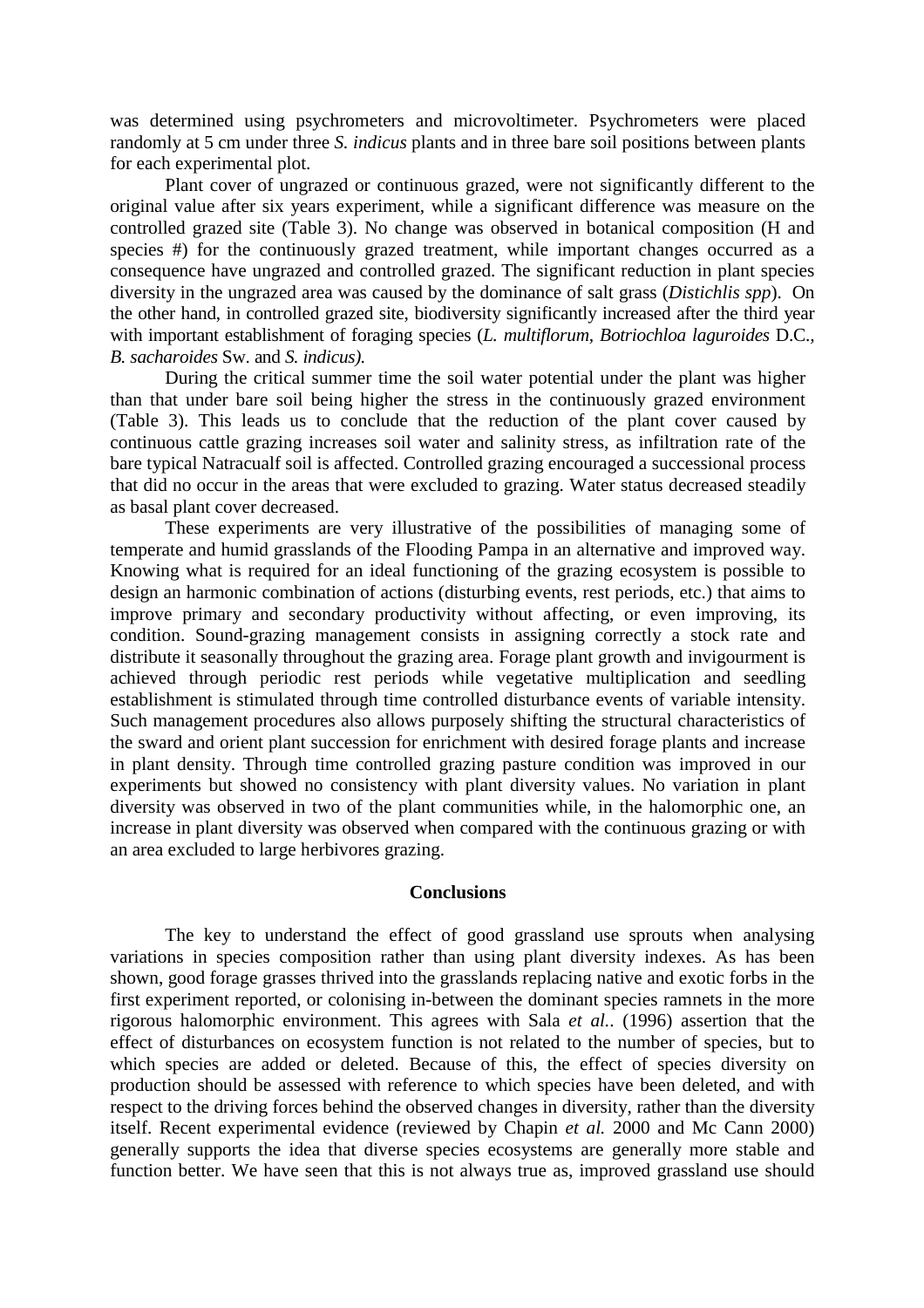look after altering species occurrences and their relative abundance due to management actions, such as changes in livestock grazing and/or any other disturbance regimes.

## **References**

**Alconada, M., O.E. Ansín, R.S. Lavado, V.A. Deregibus, G. Rubio and F.H. Gutierrez Boem** (1993). Effect of retention of run-off water and grazing on soil and on vegetation of a temperate humid grassland. Agricultural Water Management **23:**233-246.

**Archer, S. A. and F. M. Smeins** (1991). Ecosystem-level processes. P. 109-139. In: R. K. Heitschmidt and J. W. Stuth (eds.) Grazing management: An ecological perspective. Timber Press, Portland, Ore.

**Berasategui, L.A. and L.A. Barberis** (1982). Los suelos de las comunidades vegetales de la región Castelli-Pila, Depresión del Salado (Provincia de Buenos Aires). Rev. Fac. Agr. UBA **3** (1):13-25.

Burkhardt, J.W. (1997). Grazing utilization limits: an ineffective management tool. Rangelands **19:**8-9.

**Chaneton, E.J. and J.M. Facelli (**1991). Disturbance effects on plant community diversity: spatial scales and dominance hierarchies. Vegetatio **93:**143-155

**Chapin, F.S. III, (E-D) Schulze and H.A. Mooney** (1992). Biodiversity and ecosystem processes. Trends Res. Ecol. Evol. **7:**107-108.

**Chapin, F.S. III, E.S. Zavaleta, V.T. Eviner, R.L. Naylor, P.M. Vitousek, H.L Reynolds, D.U. Hooper, S.Lavorel, O.E. Sala, S.E. Hobbie, M.C. Mack and S. Diaz** (2000). Consequences of changing biodiversity. Nature **405:**234-242

**Deregibus, V.A., E. Jacobo and A. Rodriguez** (1995). Improvement in rangeland condition of the Flooding Pampa of Argentina through controlled grazing. Afr. J. Range For. Sci. **12** (2): 92-96.

**Deregibus, V.A.** (2000). Animal Production on Argentina´s Humid Grazinglands. In: Lemaire, G., J. Hodgson, A. de Moraes, C. Nabinger and P.C. de F. Carvalho: Grassland Ecophysiology and Grazing Ecology. CABI Publishing UK p: 395-405

**DiCastri, F.** (1991). Ecosystem evolution and global change. p. 189-218. In: O. T. Solbrig and G. Nicolis (eds.). Perspectives in biological complexity. Int. Union Biol. Sci., Paris, France.

**Drawe, D.L.** (1988). Effects of three grazing treatments on vegetation, cattle production, and wildlife on the Welder Wildlife Foundation Refuge, 1974-1982. Welder Foundation Contrib. B-8, Sinton, Tex.

**Goldsmith, F.B., Harrison C.M. and Morton A.J.** (1986). Description and analysis of vegetation. In *Methods in Plant Ecology,* Moore, P.D. and S. B. Chapman (eds.), pp 437-524. Blackwell Scientific Publications, 2<sup>nd</sup> Edition.

**Golluscio, R.A. and O.E. Sala** (1993). Plant functional groups and ecological strategies in Patagonian forbs. J. Veg. Sci. **4:** 839-846.

**Hart, R.H., M.J. Samuel, P.S. Test and M.A. Smith** (1988). Cattle, vegetation, and economic responses to grazing systems and grazing pressure. J. Range Manage., **41:**282-286.

**Heitschmidt, R.K., J.R. Conner, S.K. Canon, W.E. Pinchak, J.W. Walker and S.L. Dowhower** (1990). Cow/calf production and economic returns from yearling continuous deferred rotation and rotational grazing treatments. J. Agr. Prod. **3:**92-99.

**Herbel, C.H and K.L. Anderson** (1959). Response of true prairie vegetation on major Flint Hills range sites to grazing treatments. Ecol. Manager. **29:**171-198.

**Holecheck, J.L., H. Gomez and D. Galt** (1999). Grazing studies: What we've learned. Rangelands **21**(2):12-16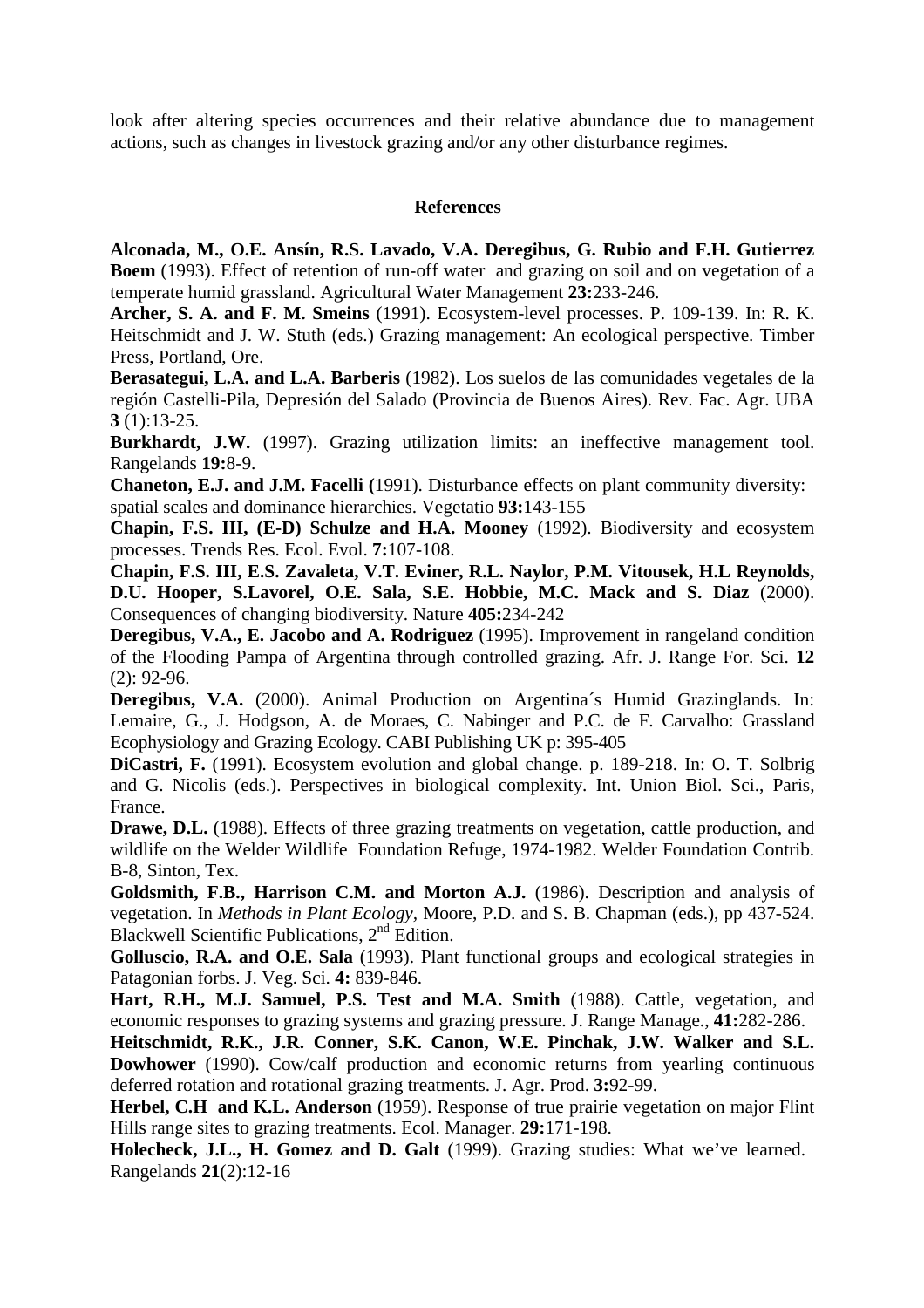**Houston, W.R. and R.R. Woodward** (1966). Effectss of stocking rates on range vegetation and beef cattle production in the norther Great Plains. U. S. Dept. Agr. Tech. Bul. 1357. **Hughes, L.E.** (1982). A grazing system in the Mojave desert. Rangelands **4:**256-258.

**INTA** (1977). La Pampa Deprimida. Condiciones de drenaje de los suelos. Instituto Nacional de Tecnología Agropecuaria, Buenos Aires, 167 pp.

**Jacobo, E., A. Rodriguez, J.L. Rossi, L. Salgado and V.A. Deregibus** (2000). Rotational stocking improves winter production of Italian ryegrass on argentinian rangelands. J. Range Manage. **53:** 483- 488.

**Klipple, G.E. and D.F. Costello** (1960). Vegetation and cattle responses to different intensities of grazing on shortgrass ranges of the central Great Plains. U. S. Dept. Agr. Tech. Bull. 1216.

**Lawton, J.H. and V.K. Brown** (1993). Redundancy in ecosystems. In: Schulze, (E-D). and H.A. Mooney (eds.). Biodiversity and Ecosystem Function Springer Verlag Berlin pag 255- 270

Launchbaugh, J.L. (1967). Vegetation relationships associated with intensity of summer grazing on a clay upland range site in the Kansas 20-24 inch precipitation zone. Kansas Agr. Exp. Sta. Tech. Bull. 154.

**León, R.J.C.** (1975). Las comunidades herbáceas de la región Castelli-Pila. Comisión de Investigaciones Científicas, La Plata (Argentina). Monografía Nº 5. pp.73-109.

**León, R.J.C., S.E. Burkart and C.P. Movia** (1979). Relevamiento Fitosociológico del pastizal del norte de la Depresión del Salado. Veg. de la Rep.Arg. Serie Fitogeográfica Nº 17 INTA, 90  $p.$ 

**Manley, W.A., R.H. Hart, M.A. Smith, J.W. Waggoner Jr. and J.T. Manley** (1997). Vegetation, cattle, and economic responses to grazing strategies and pressure. J. Range Manage. **60:**638-646.

**Martin, S.C. and D.R. Cable** (1974). Managing semidesert grass-shrub ranges: Vegetation responses to precipitation, grazing, soil texture, and mesquite control. U. S. Dept. Agr. Tech. Bull. 1480.

**Martin, S.C. and K.E. Severson** (1988). Vegetation response to the Santa Rita grazing system. J. Range Manage. **41:**291-296.

**McCann, K.S.** (2000). The diversity-stability debate. Nature **405:** 228-233

**Mc Naughton, S.J.** (1993). Biodiversity and Function of Grazing Ecosystems. In: Schulze, E.D. and H.A. Mooney (eds.). Biodiversity and Ecosystem Function Springer Verlag Berlin pag 361-383.

**Milchunas, D.G., O.E. Sala and W.K. Lauenroth** (1988). A generalized model of the effects of grazing by large herbivores on grassland community structure. Amer. Natur. **132:**87-106.

**Naveh, Z. and R.H. Whittaker** (1979). Structural and floristic diversity of shrublands and woodlands in northern Israel and other Mediterranean Areas. Vegetatio **41:**171-190.

**Purvis, A. and A. Hector** (2000). Getting the measure of biodiversity. Nature **405:** 212-219 **Quinn, J.F. and G.R. Robinson** (1987). The effects of experimental subdivision on flowering plant diversity in a California annual grassland. J. Ecol. **75:**837-856.

**Rusch, G.M. and M. Oesterheld** (1997). Relationship between productivity, and species and functional group diversity in grazed and non-grazed Pampas grasslands. Oikos **78:**519- 526

**Sala, O.E.** (1988). The effect of herbivory on vegetation structure. In: Werger, M.J.A., van der Aart, P.J.M., During, H.J. and Verhoeven, J.T.A. (eds.) Plant form and vegetation structure. SPB Academic Pub., The Hague.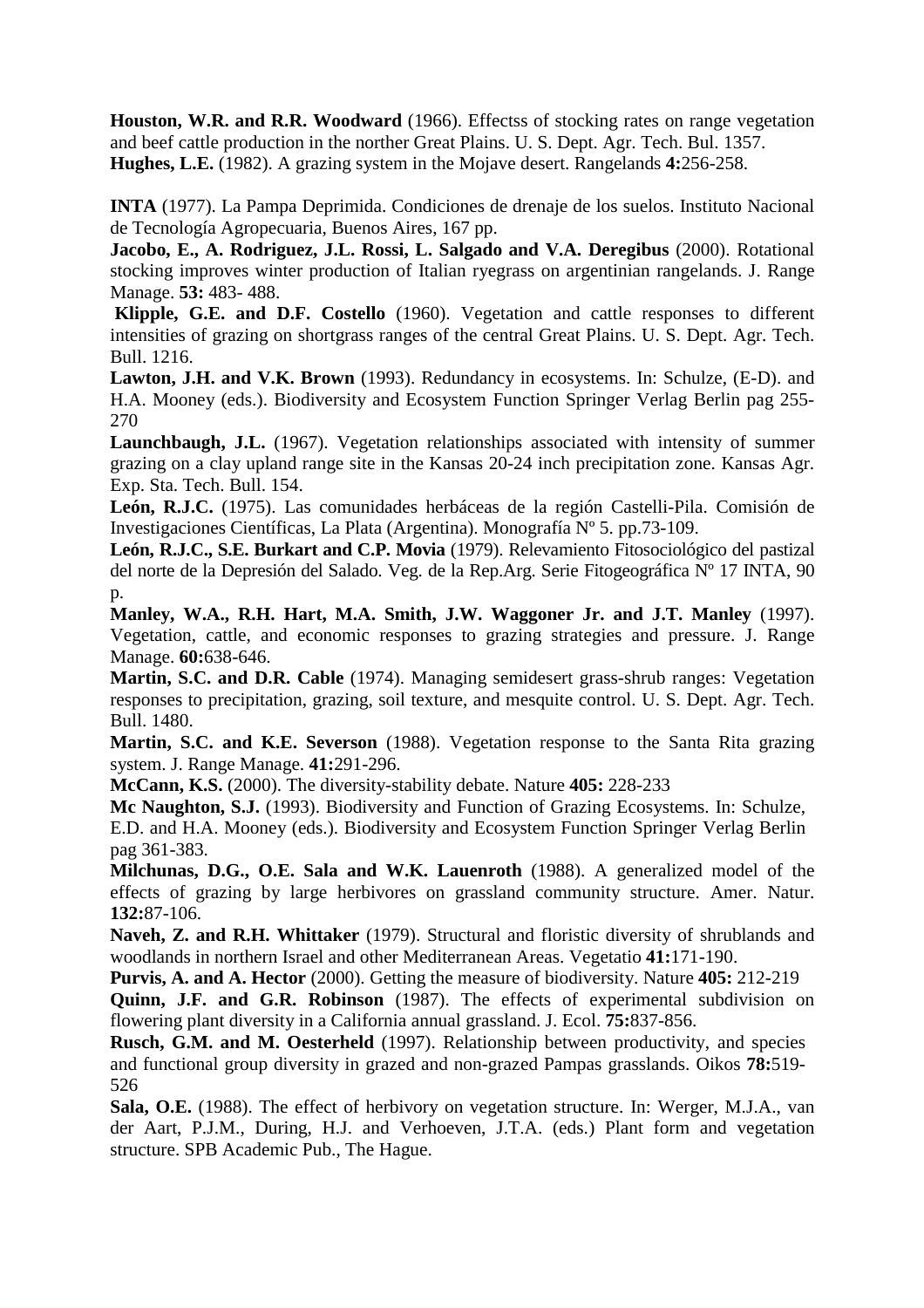**Sala, O.E., Golluscio R.A., Lauenroth W.K. and A. Soriano** (1989).Resource partioning between shrubs and grasses in the Patagonian steppe. Oecologia **81:**501-505

**Sala, O.E., W.K. Lauenroth, S.J. Mc Naughton, G. Rusch and Xinshi Zhang** (1996). Biodiversity and Ecosystem Functioning in Grasslands in: Mooney, H.A., J.H. Cusham, E. Medina, O.E. Sala and E.-D. Schulze (eds.) Functional Roles of Biodiversity: A global Perspective. J. Wiley & Sons Ltd. Pag. 129-149

**Sims, P.L., B.E. Dahl and A.H. Denham** (1976). Vegetation and livestock response at three grazing intensities on sandhill rangeland in eastern Colorado. Colorado State University Exp. Sta. Tech. Bull. 130.

**Skovlin, J.M., R.W. Harris, G.S. Strickler and G.A. Garrison** (1976). Effects of cattle grazing methods on ponderosa pine-bunchgrass range in the Pacific northwest. U. S. Dept. Agr. Tech. Bull. 1531.

**Smith, D.R.** (1967). Effects of cattle grazing on a ponderosa pine-bunchgrass range in Colorado. U. S. Dept. Agr. For. Serv. Tech. Bull. 1371.

**Smoliak, S.** (1960). Effects of deferred-rotation and continuous grazing on yearling steer gains and shortgrass prairie vegetation of southeastern Alberta. J. Range Manage. **13:**239-243. **Smoliak, S.** (1974). Range vegetation and sheep production at three stocking rates on Stipa-Boutelouna prairie. J. Range Manage. **27:**23-26.

**Schulze, E.D. and H.A. Mooney** (1993). Biodiversity and Ecosystem Function: a Summary. In : Schulze, E.D. and H.A. Mooney (eds.). Biodiversity and Ecosystem Function Springer Verlag Berlin pag 497-510.

**Schwartz, M.W., C.A. Brigham, J.D. Hoeksema, K.G. Lyons, M.H. Mills and P.J. van Mantgem** (2000). Linking biodiversity to ecosystem function: implications for conservation ecology. Oecologia **122:**297-305

**Taylor, C.A. Jr., N.E. Garza Jr. and T.D. Brooks** (1993). Grazing systems on the Edwards Plateau of Texas: Are they worth the trouble? II. Rangelands **15:**57-61.

**Van Poollen, H. and J.R. Lacey** (1979). Herbage response to grazing systems and stocking intensities. J.Range Manage. **82:**250-253

**Walker, B.H.** (1992). Biological and ecological redundancy. Conserv. Biol. **6:**18-23.

**West, N.L.** (1993). Biodiversity of Rangelands. J. Range Manage. **46:**2-13

**Westman, W.A.** (1977). How much are nature's services worth? Science **197:**960-964.

Whittaker, R.H. (1965).Dominance and diversity in land plant communities. Science **147:**250-260.

**Willms, W.D., S. Smoliak and G.B. Schaalje** (1986). Cattle weight gains in relation to stocking rate on rough fescue grassland. J. Range Manage. **35:**526-533.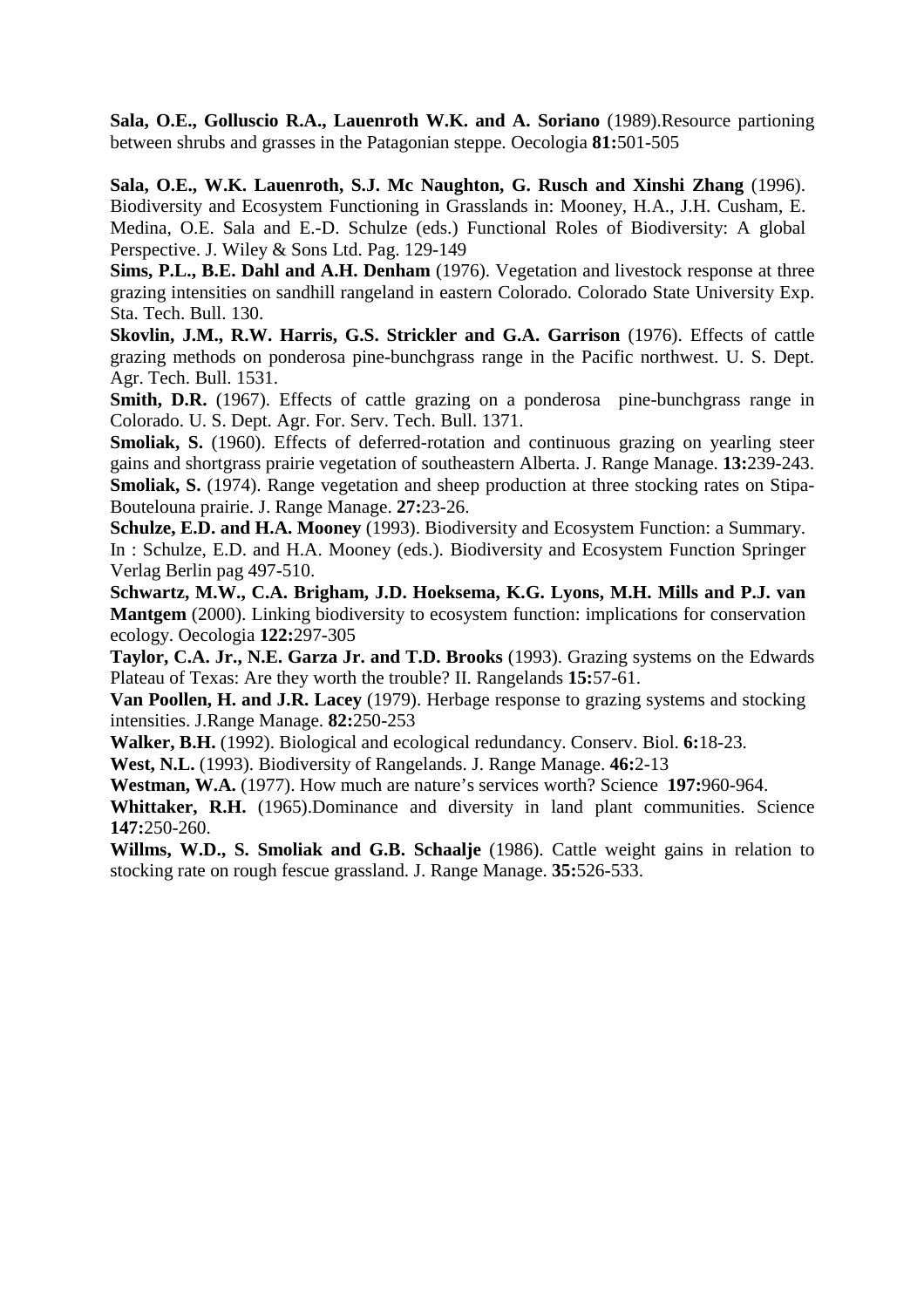|            |        | Area Syte         |       |          |        |  |
|------------|--------|-------------------|-------|----------|--------|--|
| Grazing    | Season | Vieytes           | Rauch | Veronica | Alvear |  |
| Method     |        |                   |       |          |        |  |
|            | Summer | Midland community |       |          |        |  |
| Controlled |        | 3.33              | 2.73  | 3.16     | 3.50   |  |
| Continuous |        | 3.17              | 2.37  | 3.14     | 3.46   |  |
|            | Winter | Midland community |       |          |        |  |
| Controlled |        | 3.00              | 3.37  | 2.94     | 2.86   |  |
| Continuous |        | 3.37              | 3.62  | 3.22     | 2.48   |  |
|            | Summer | Lowland community |       |          |        |  |
| Controlled |        |                   | 2.45  | 2.51     | 2.53   |  |
| Continuous |        |                   | 2.47  | 2.70     | 2.96   |  |
|            | Winter | Lowland community |       |          |        |  |
| Controlled |        |                   | 3.13  | 2.54     | 2.92   |  |
| Continuous |        |                   | 2.88  | 2.70     | 2.32   |  |

Table 1 - Grazing effect on species diversity (H) in two commun of different areas of looding Pampa grassland.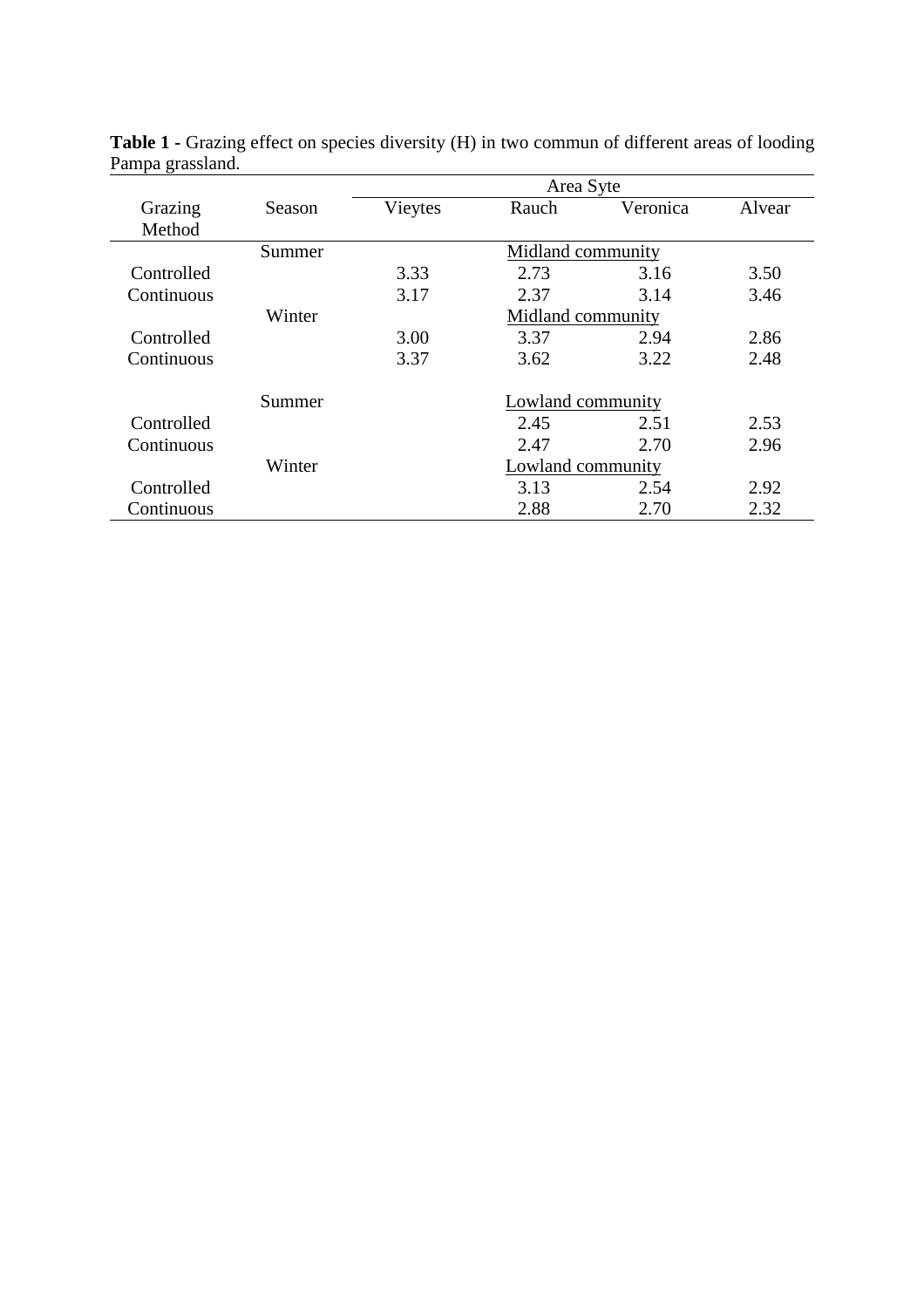| $\mathbf{m}$ a controlled $\mathbf{m}_f$ with respect to continuously graded sheet |              |
|------------------------------------------------------------------------------------|--------------|
| Keystone species and Functional groups                                             | <b>Times</b> |
| Cool-season annual grasses                                                         | $+3.60$      |
| Cool-season perennial grasses                                                      | $-0.05$      |
| Warm-season bunch grasses                                                          | $-0.10$      |
| Palustric warm-season grasses                                                      | $+1.66$      |
| Legumes                                                                            | $+2.10$      |
| Dicotyledons                                                                       | $-0.48$      |
| <b>Other Structure Values</b>                                                      |              |
| Bare soil                                                                          | $-0.70$      |
| Litter                                                                             | $+1.90$      |
| Aboveground Biommass Production                                                    |              |
| Winter                                                                             | $+2.16$      |
| Annual                                                                             | $-0.08$      |

**Table 2 -** Variation in structural and functional characteristics of humid communities grazed in a controlled way with respect to continuously grazed sites.